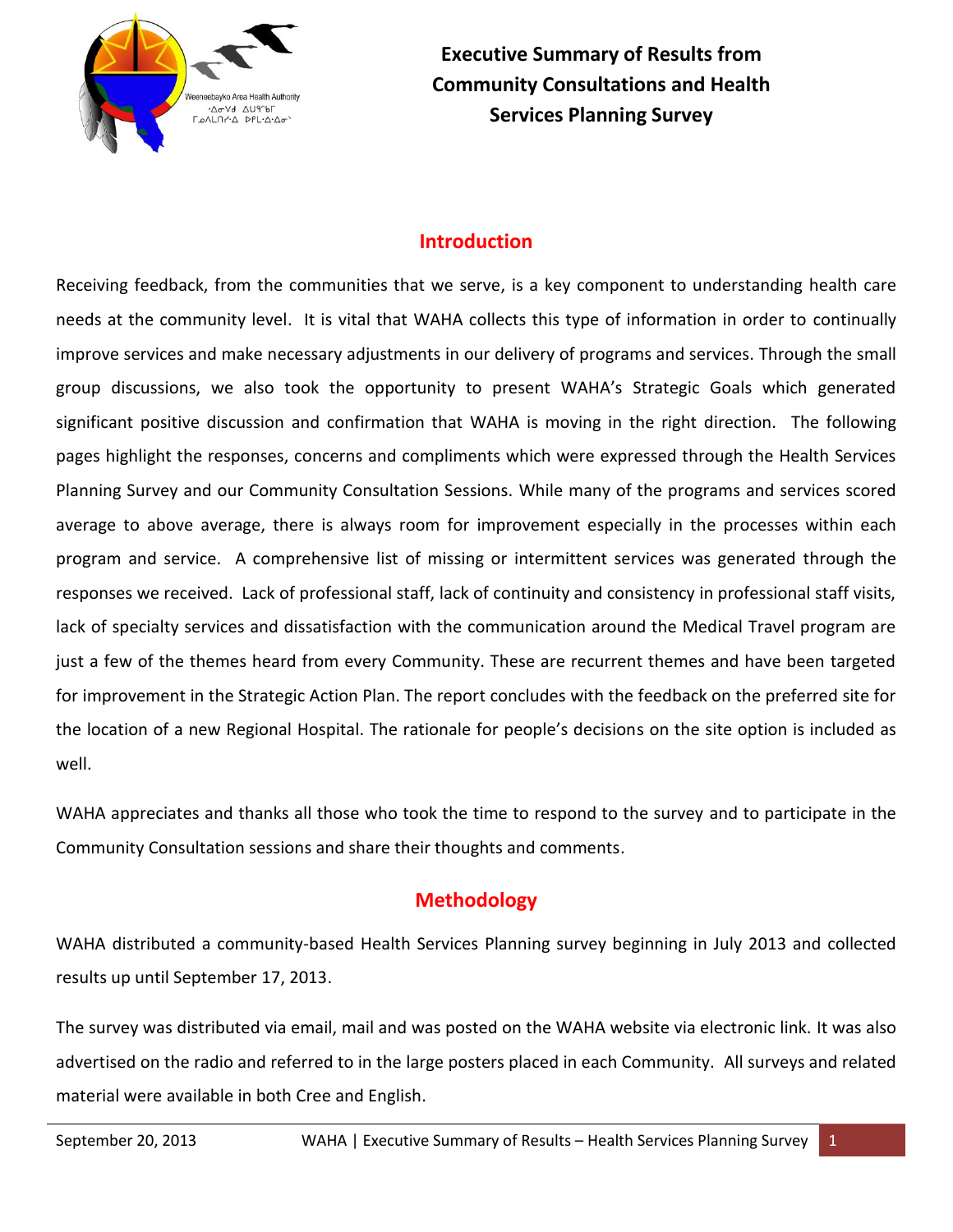The surveys were sent to the following locations: Town of Moosonee, Moose Factory Island, Attawapiskat First Nation, Fort Albany First Nation, Weenusk First Nation (Peawanuck) and Kashechewan First Nation.

In addition, the surveys were also distributed during the community consultations that took place between August 21 to 28, 2013. Prior to the Community Consultations, we received 112 completed surveys. During the Community Consultations we collected another 212 surveys and we received 10 further surveys by mail/fax during the first two weeks of September. This represents a total of 334 completed surveys being received.

# **Data Considerations**

During report development and analysis it was discovered that many participants identified that they did not specify answers to some questions as they did not understand the wording in the question. The translation from English to Cree may have contributed to this confusion or lack of understanding. This may also explain why there were a higher number of "no response" responses for a number of services or departments (unless of course the respondent population had actually not used the services in question). While the "no response" and "did not specify" were included in the data analysis for each question, removal of these non-responses from the analysis actually increases the percentage results for all questions and more accurately reflects the responses of those who actually responded to the question.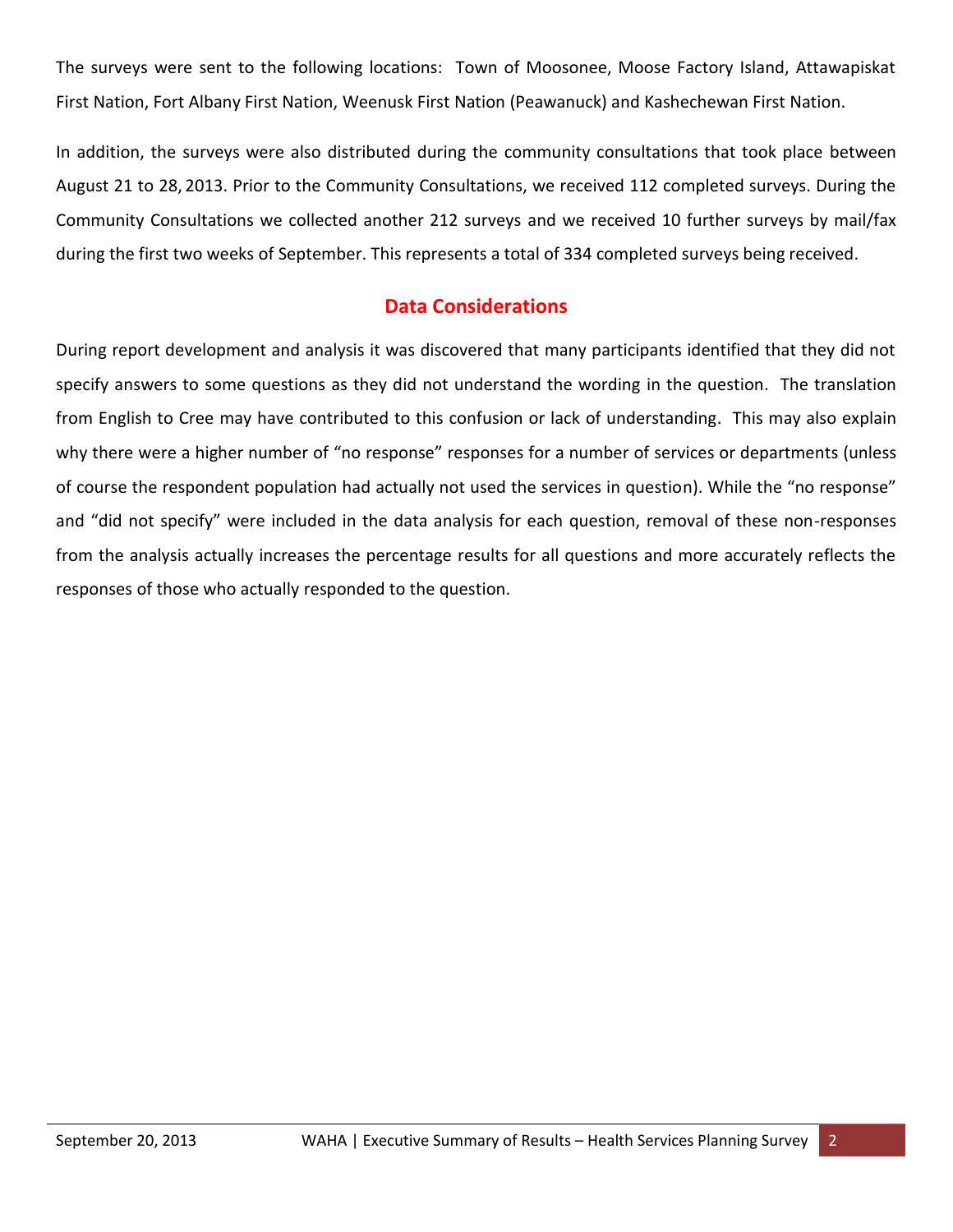# **Results**

## *Number of Surveys Received:*

The chart below outlines the number of surveys received per community. To date 334 surveys have been received from all communities.



- **113** surveys received from Moose **Factory**
- **64** surveys received from the Town of Moosonee
- **48** surveys received from Kashechewan First Nation
- **43** surveys received from Fort Albany First Nation
- **8 34** surveys received from Attawapiskat First Nation
- **22** surveys received from Peawanuck First Nation
- **10** surveys received that did not

## *Gender:*

The chart below highlights the number of female to male respondents who participated in the survey. More females than males filled out the health survey.

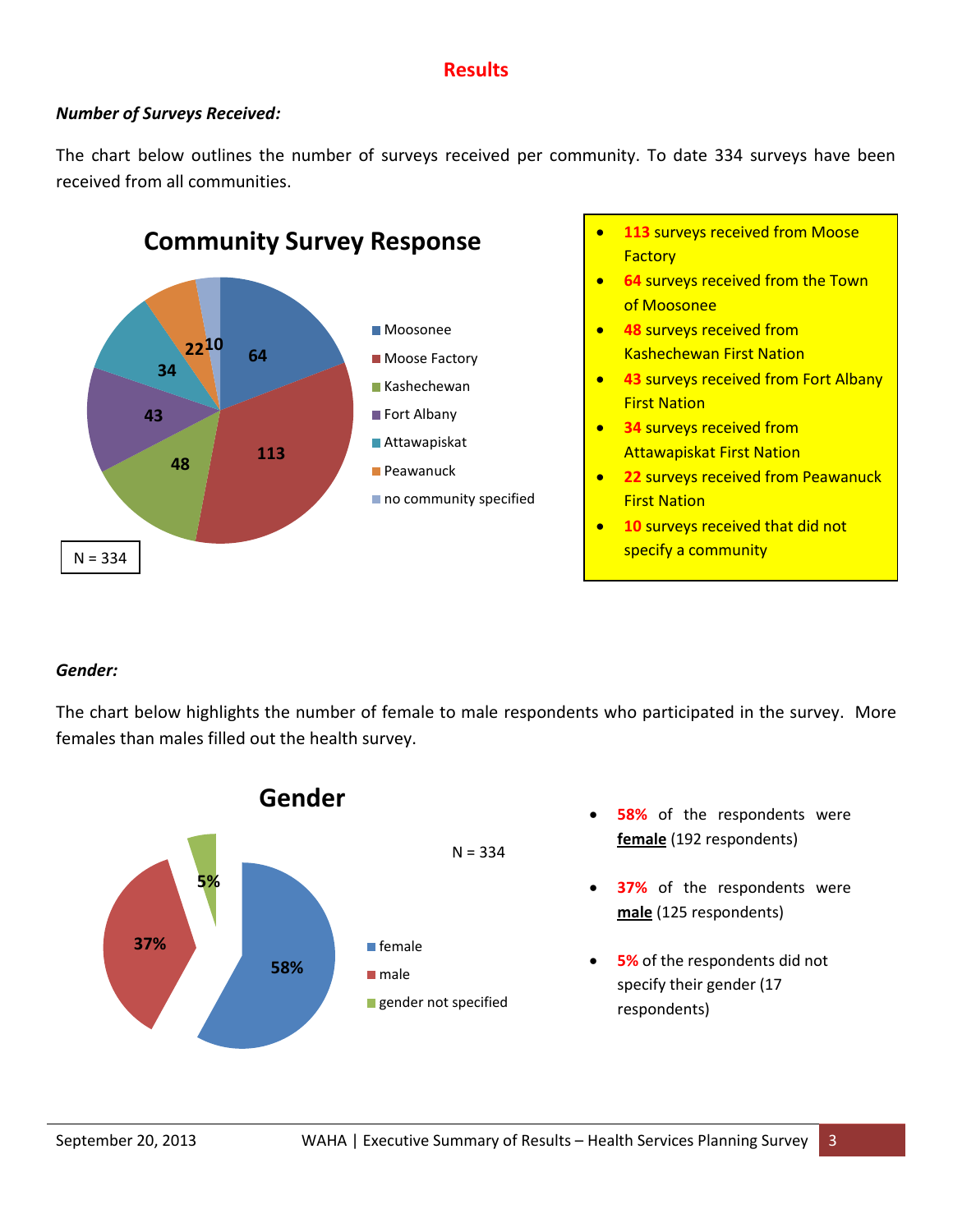## *Age Breakdown:*

The chart below summarizes the age breakdown for participation within the survey. The age category of 41- 60 years had the most respondents, followed by the 21-40 years age group.



- **20 years age group** (3 respondents)
- **33%** of the respondents were in the **21-40 years age group** (111 respondents)
- **44%** of the respondents were in the **41-60 years age group** (148 respondents)
- **16%** of the respondents were in the **60 plus years age group** (54 respondents)
- **6%** of the respondents **did not specify** their age group (18 respondents)

## *Rating of WAHA Departmental Services and Programs:*

In total, WAHA asked for feedback on 20 different programs and services delivered by the organization. Community Ratings for WAHA Programs and Services ranged from excellent, to above average, average, poor or never used the service previously.

## *Aging at Home*

A majority of the respondents identified that they did not use the services of the aging at home program or they did not provide a response to this question. Of those who used the service a majority of the respondents identified that the service was average, to above average. The remainder identified the service required improvements.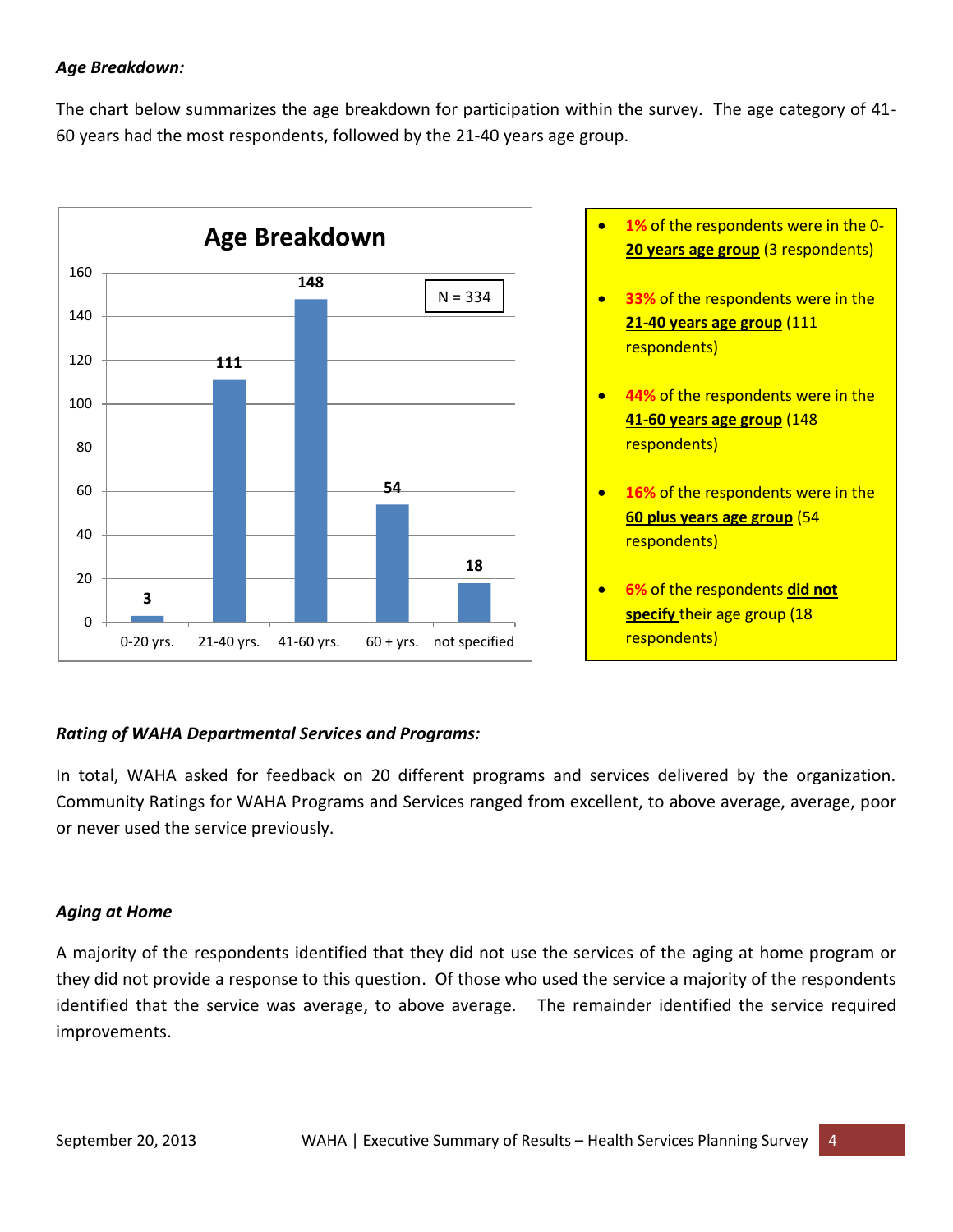## *Aging at Home*

- **5%** of the respondents identified the Aging at Home Program as providing **excellent to above average service.**
- **8%** of the respondents identified the Aging at Home Program as providing average service.
- **10%** of the respondents identified the Aging at Home Program as providing poorer service.
- **64%** of the respondents identified they did not use the Aging at Home Program services **13%** of the respondents did not specify a response to this question

## *Breast Screening*

A majority of the respondents identified that they did not use the services of the breast screening program or they did not provide a response to this question. Of those who used the service a majority of the respondents identified that the service was above average to average. The remainder identified that service improvements were required.

- **14%** of the respondents identified the Breast Screening Program as providing **excellent to above average service.**
- **11%** of the respondents identified the Breast Screening Program as providing average service.
- **9%** of the respondents identified the Breast Screening Program as providing poorer service.
- **52%** of the respondents identified they did not use the Breast Screening Program services **14%** of the respondents did not specify a response to this question

## *Community Mental Health Program*

A majority of the respondents identified that they did not use the services of the community mental health Program or they did not provide a response to this question. Of those who used the service a majority of the respondents identified that the service was average to above average. The remaining identified the service requires improvements.

- **10%** of the respondents identified the Mental Health Program as providing **excellent to above average service**.
- **15%** of the respondents identified the Mental Health Program as providing average service.
- **18%** of the respondents identified the Mental Health Program as providing poorer service.
- **45%** of the respondents identified they did not use the Mental Health Program services **12%** of the respondents did not specify
	- a response to this question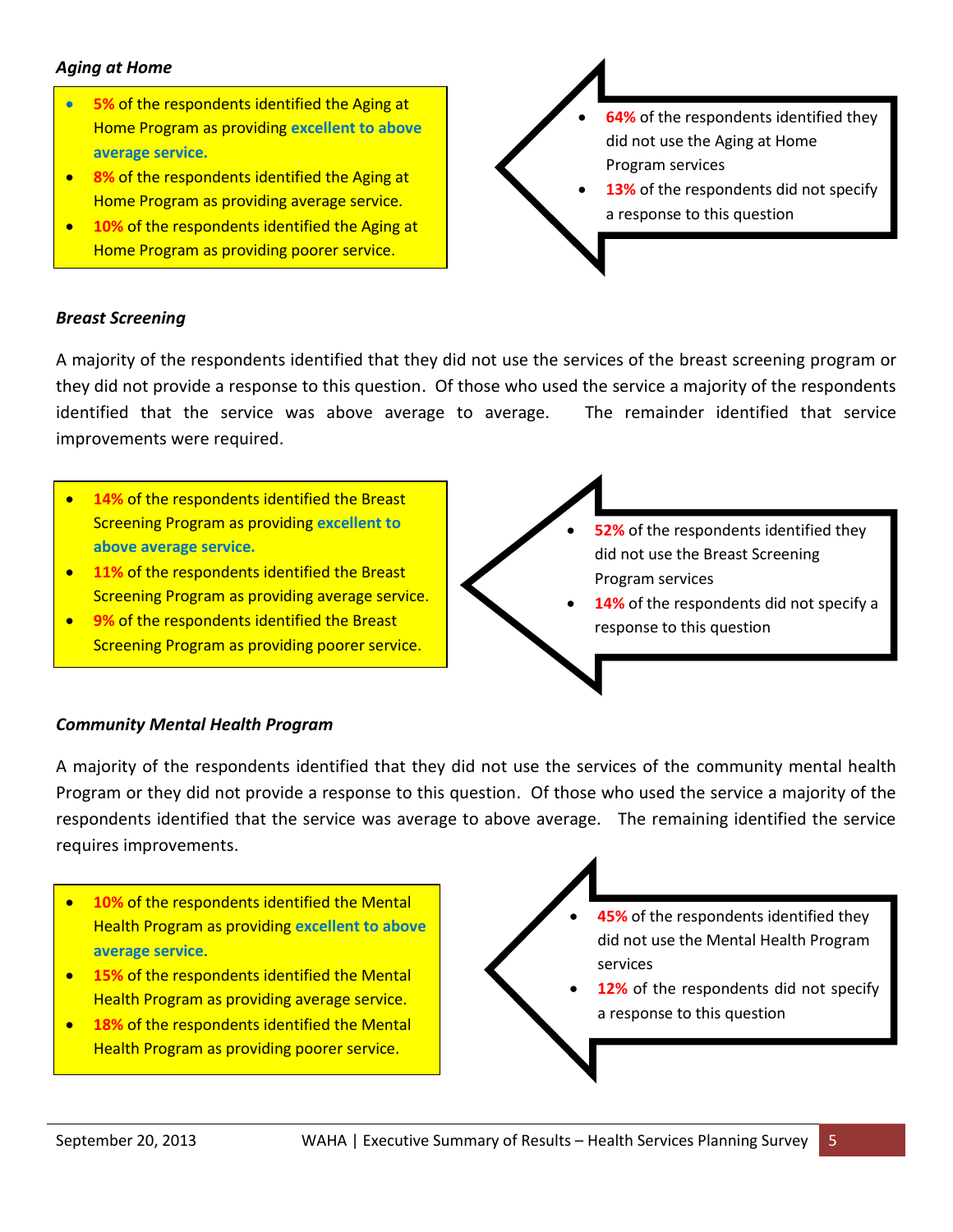## *Dental Services*

A majority of the respondents identified that the dental services were average to above average. The remainder identified the need for service improvements.

- **19%** of the respondents identified dental services as providing excellent to above average service.
- **33%** of the respondents identified dental services as providing average service.
- **28%** of the respondents identified dental services as providing poorer service.



## *Diabetes*

A majority of the respondents identified that they have not used the services of the diabetes program or they did not provide a response to this question. Of those who used the service a majority of the respondents identified that the service was average to above average. The remaining identified the service requires improvements.

- **19%** of the respondents identified diabetes department as providing excellent to above average service.
- **21%** of the respondents identified diabetes department as providing average service.
- **11%** of the respondents identified diabetes department as providing poorer service.

 **38%** of the respondents identified they did not use diabetes department services

11% of the respondents did not specify a response to this question

## *Diagnostic Imaging (x-ray/ultrasound)*

A majority of the respondents identified that the diagnostic imaging services were average to above average. The remainder identified service improvement requirements.

- **27%** of the respondents identified diagnostic imaging services as providing excellent to above average service.
- **28% of the respondents identified diagnostic imaging** services as providing average service.
- **17%** of the respondents identified diagnostic imaging services as providing poorer service.
- **20%** of the respondents identified they have not used diagnostic imaging services
- **8%** of the respondents did not specify a response to this question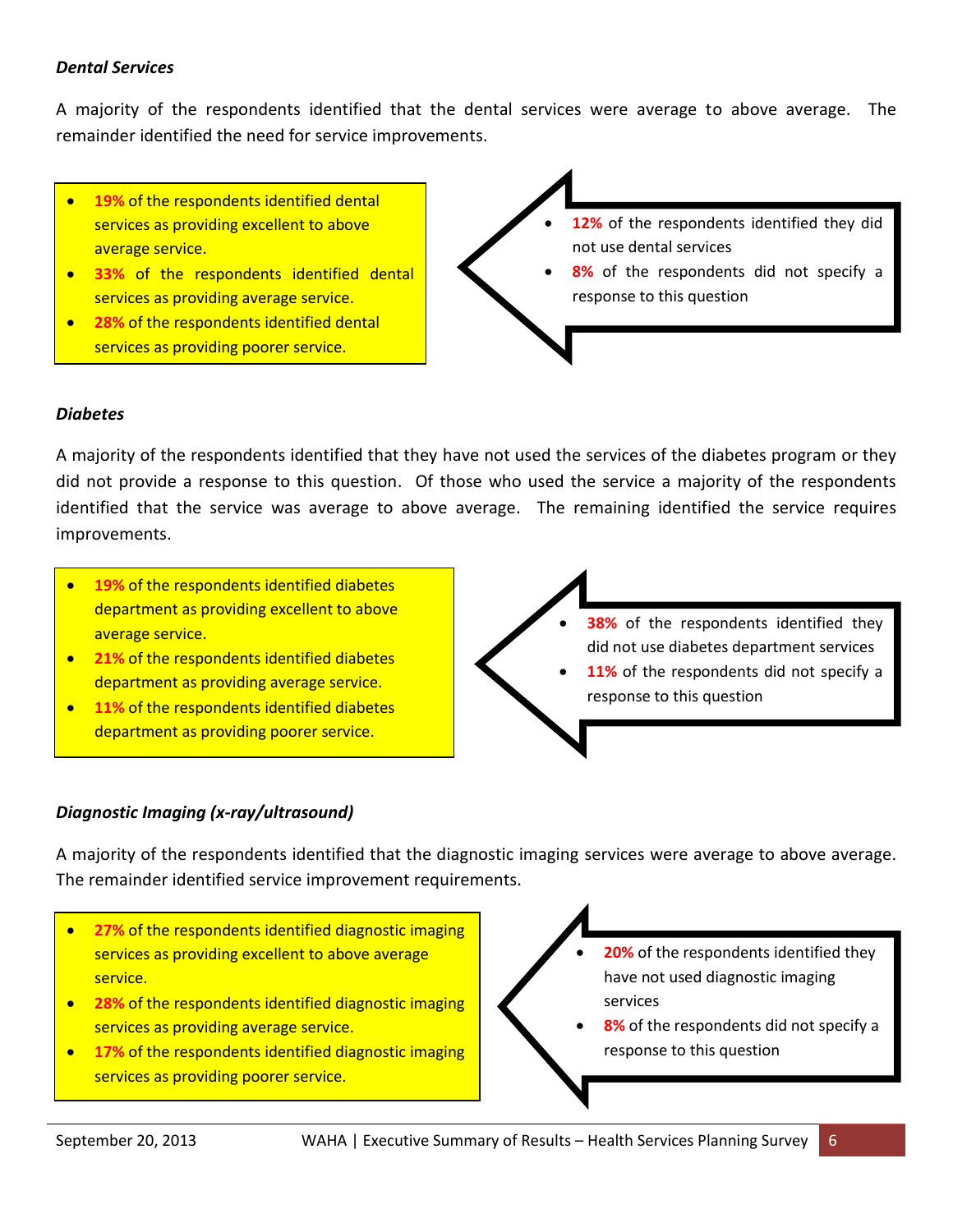## *Dialysis / Renal Unit*

A majority of the respondents identified that they did not use the services of the dialysis program or they did not provide a response to this question. Of those who used the service a majority of the respondents identified that the service was above average to average. The remaining identified the service requires improvements.

- **7%** of the respondents identified the dialysis unit as **providing excellent to above average service.**
- **6%** of the respondents identified the dialysis unit as providing average service.
- **5%** of the respondents identified the dialysis unit as providing poorer service.



## *Emergency Department (ED)*

A majority of the respondents identified that the emergency department services were average to above average. The remaining identified service improvements were required.

- **25%** of the respondents identified the ED as **providing excellent to above average service.**
- **<sup>35%</sup>** of the respondents identified the ED as providing average service
- **19%** of the respondents identified the ED as providing poorer service
- **13%** of the respondents identified they did not use emergency department services **8%** of the respondents did not specify a response to this question

## *Family Medicine Clinic*

A majority of the respondents identified that the family medicine clinic services were average, to above average and excellent. The remainder identified that service improvements were required.

- **26%** of the respondents identified the family medicine clinic as **providing excellent to above average service.**
- **35%** of the respondents identified the family medicine clinic as providing average service.
- **Instrumental Properties 18%** of the respondents identified the family medicine clinic as providing poorer service.

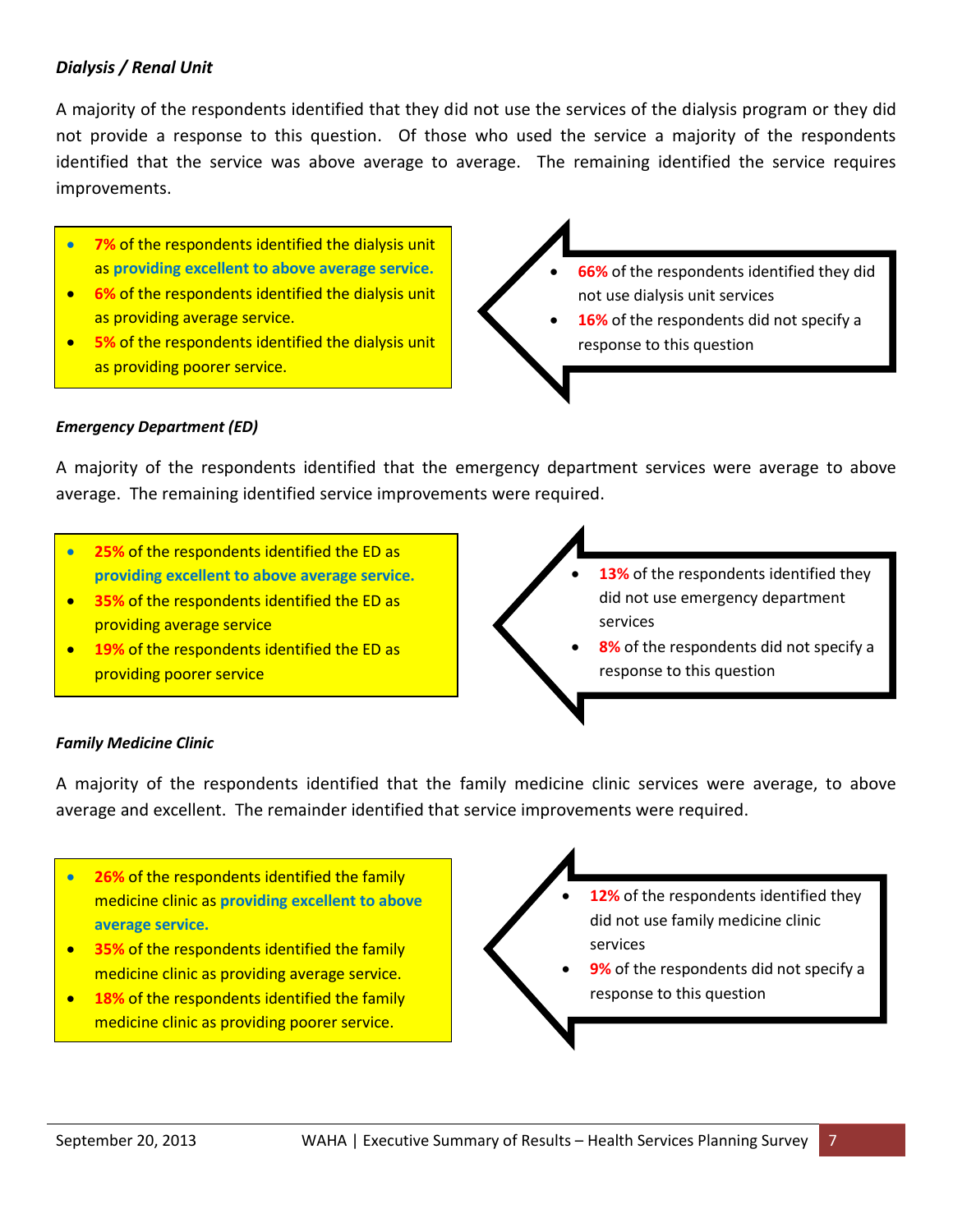## *Inpatient Department*

A larger portion of the respondents identified that they have not used the services of the Inpatient Department or they did not provide a response to this question. Of those who used the service a majority of the respondents identified that the service was average to above average. The remaining indicated the service requires improvements.

- **16%** of the respondents identified the inpatient department as **providing excellent to above average service.**
- **23%** of the respondents identified the inpatient department as providing average service.
- **15%** of the respondents identified the inpatient department as providing poorer service.

 **33%** of the respondents identified they have not used the inpatient department services

13% of the respondents did not specify a response to this question

#### *James Bay Ambulance Service*

Ξ

A portion of the respondents identified that they did not use the James Bay Ambulance Service or they did not provide a response to this question. Of those who used the service a majority of the respondents identified that the service was excellent, to above average and average. A smaller proportion identified the service requires improvements.

- **30%** of the respondents identified the ambulance service as **providing excellent to above average service.**
- **22%** of the respondents identified the James Bay Ambulance Service as providing average service.
- **12%** of the respondents identified the James Bay Ambulance Service as providing poorer service.

 **27%** of the respondents identified they have not used the James Bay Ambulance Service

**9%** of the respondents did not specify a response to this question

#### *Laboratory Services*

٦

A majority of the respondents identified that the laboratory services were average to above average. The remaining identified the service requires improvements.

- **25%** of the respondents identified the lab service as **providing excellent to above average service.**
- **<sup>8</sup>33% of the respondents identified the laboratory** services as providing average service.
- **22%** of the respondents identified the laboratory services as providing poorer service.
- **12%** of the respondents identified they did not use the laboratory services
	- **8%** of the respondents did not specify a response to this question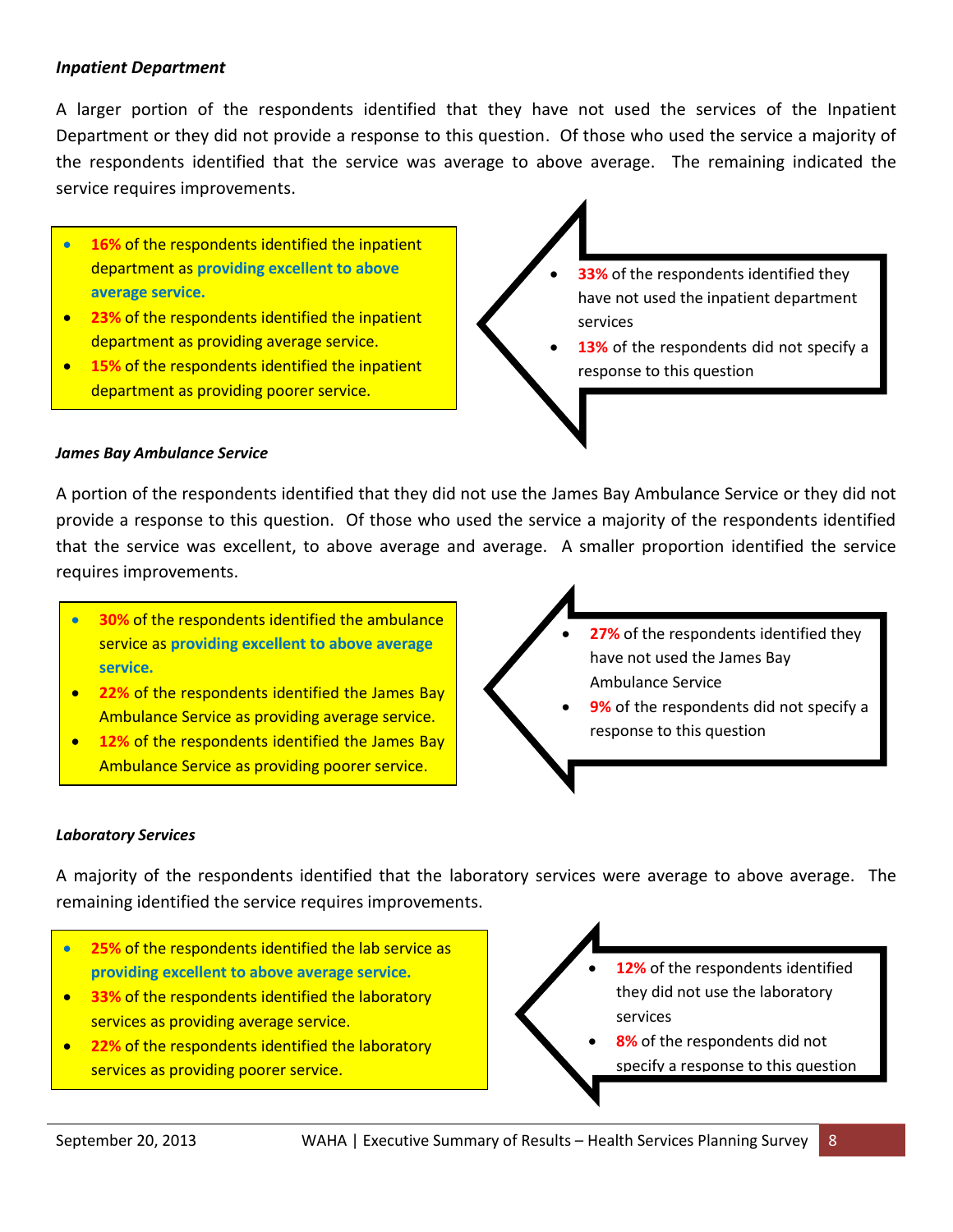#### *Non-Insured Health Benefits (NIHB)*

A portion of the respondents identified that they did not use the services of the NIHB program or they did not provide a response to this question. Of those who used the service some of the respondents identified that the service was average, with some identifying the service as being above average and excellent. A larger portion identified the service required improvements.

- **11%** of the respondents identified NIHB service as **providing excellent to above average service.**
- **22%** of the respondents identified the non-insured benefits department as providing average service.
- **27%** of the respondents identified the non-insured benefits department as providing poorer service.

 **28%** of the respondents identified they did not use non-insured benefits department services

 **12%** of the respondents did not specify a response to this question

#### *Occupational Therapy (OT)*

A majority of the respondents identified that they did not use OT services or they did not provide a response to this question. Of those who used the service respondents identified that the service was average, to above average. A smaller proportion identified the service requires improvements.

- **14%** of the respondents identified the OT service as **providing excellent to above average service.**
- **15%** of the respondents identified the occupational therapy department as providing average service.
- **8%** of the respondents identified the occupational therapy department as providing poorer service.
- **49%** of the respondents identified they did not use occupational therapy services
- **14%** of the respondents did not specify a response to this question

## *Operating Room/Surgery (OR)*

A portion of the respondents identified that they have not used the services of the OR department or they did not provide a response to this question. Of those who used the service, half identified that the service was average, to above average, and excellent. The remainder identified the service requires improvements.

- **25%** of the respondents identified the OR service as **providing excellent to above average service.**
- **25%** of the respondents identified the OR department as providing average service
- **11%** of the respondents identified the OR department as providing poorer service.

 **30%** of the respondents identified they have not used OR department services

**9%** of the respondents did not specify a response to this question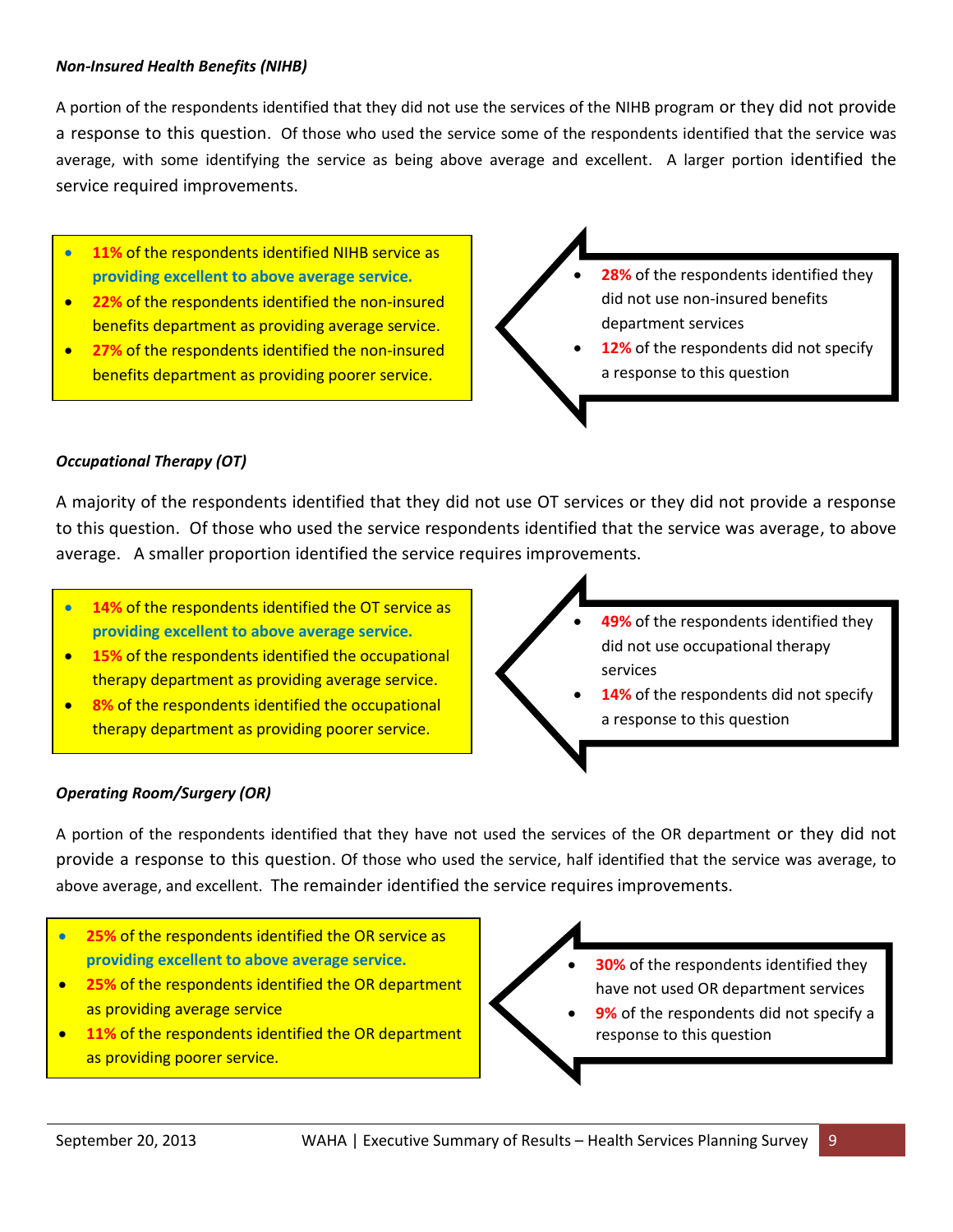## *Physiotherapy (PT)*

A larger portion of the respondents identified that they did not use physiotherapy services or they did not provide a response to this question. Of those who used the service a majority of the respondents identified that the service was excellent to above average, and average. The remaining identified the service requires improvements.

- **22%** of the respondents identified the PT service as **providing excellent to above average service.**
- **15%** of the respondents identified the PT service as providing average service.
- **12%** of the respondents identified the PT service as providing poorer service.
- **40%** of the respondents identified they did not use physiotherapy department services
- **11%** of the respondents did not specify a response to this question

#### *Social Work*

A majority of the respondents identified that they did not use social work services or they did not provide a response to this question. Of those who used the service a majority of the respondents identified that the service was average to above average. The remaining identified the service requires improvements.

- **7%** of the respondents identified the social work services as **providing excellent to above average service.**
- **15%** of the respondents identified the social work services as providing average service.
- **11%** of the respondents identified the social work services as providing poorer service.

 **53%** of the respondents identified they did not use social work services **14%** of the respondents did not specify a response to this question

## *Specialty Clinics*

A larger portion of the respondents identified that they did not use specialty clinic services or they did not provide a response to this question. Of those who used the service a majority of the respondents identified that the service was average to above average. The remaining identified the service requires improvements.

- **16%** of the respondents identified the specialty clinics as **providing excellent to above average service.**
- **25%** of the respondents identified the specialty clinics department as providing average service.
- **14%** of the respondents identified the specialty clinics department as providing poorer service.
- **33%** of the respondents identified they did not use specialty clinic department services
- **12%** of the respondents did not specify a response to this question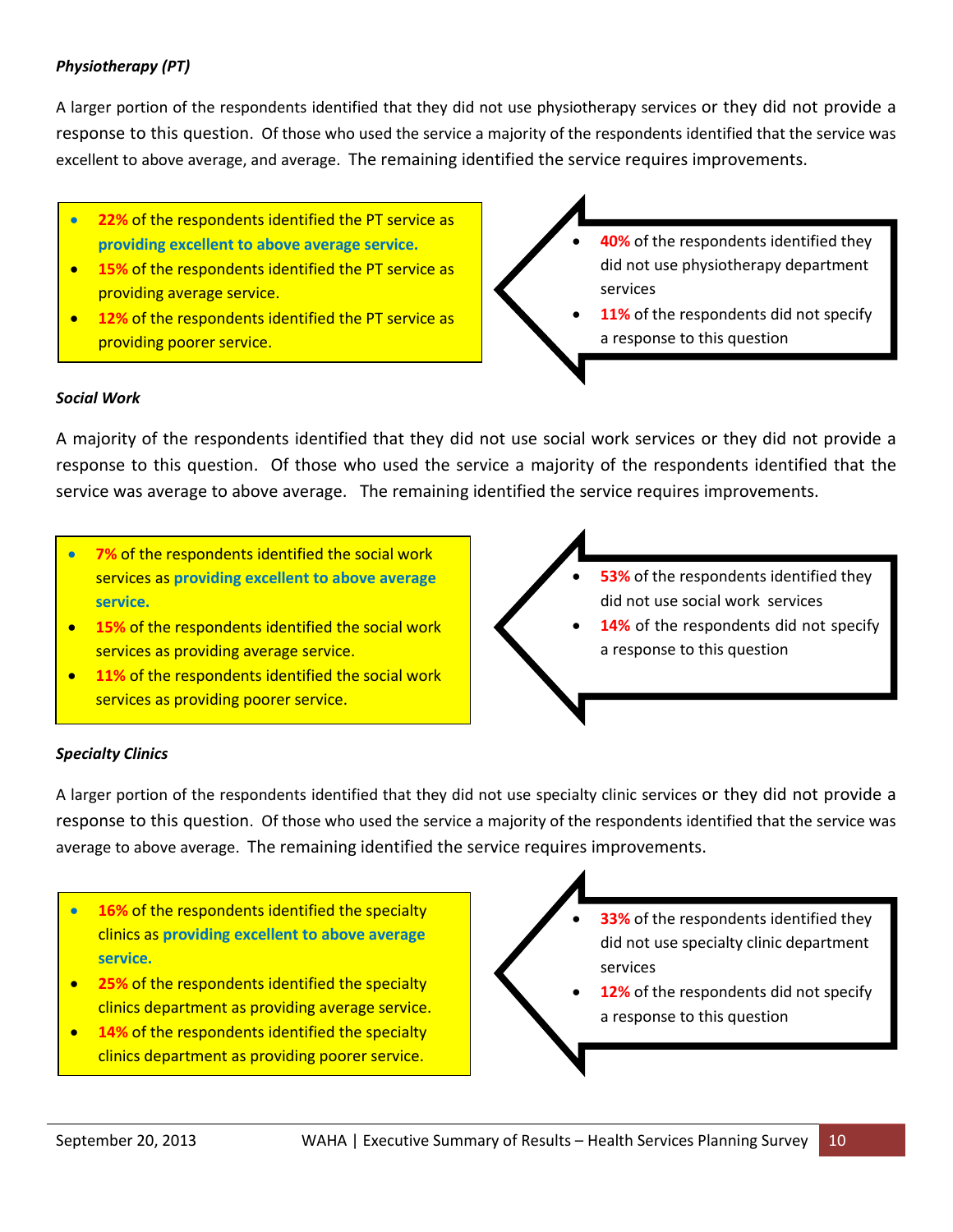### *Telemedicine*

A majority of the respondents identified that they did not use telemedicine services or they did not provide a response to this question. Of those who used the service a majority of the respondents identified that the service was average, to above average, and excellent. A smaller number identified the service requires improvements.

- **17%** of the respondents identified the telemedicine service as **providing excellent to above average service.**
- **18%** of the respondents identified the telemedicine department as providing average service.
- **9%** of the respondents identified the telemedicine department as providing poorer service.



#### *Traditional Healing Program (THP)*

A majority of the respondents identified that they did not use traditional healing program services or they did not provide a response to this question. Of those who used the service a majority of the respondents identified that the service was average to above average and excellent. The remaining identified the service requires improvements.

- **14%** of the respondents identified the THP as **providing excellent to above average service.**
- **15%** of the respondents identified the THP as providing average service.
- **8%** of the respondents identified the THP as providing poorer service.
- **49%** of the respondents identified they did not use THP services
- **14%** of the respondents did not specify a response to this question

#### *Overall Service:*

**Based on your experience, please provide us with your thoughts on the overall service that WAHA provides to clients and patients.**

A majority of the respondents identified that WAHA's overall services were average, to above average and excellent. Representing 70% of responses received. 7% of the respondents did not specify a response to this question.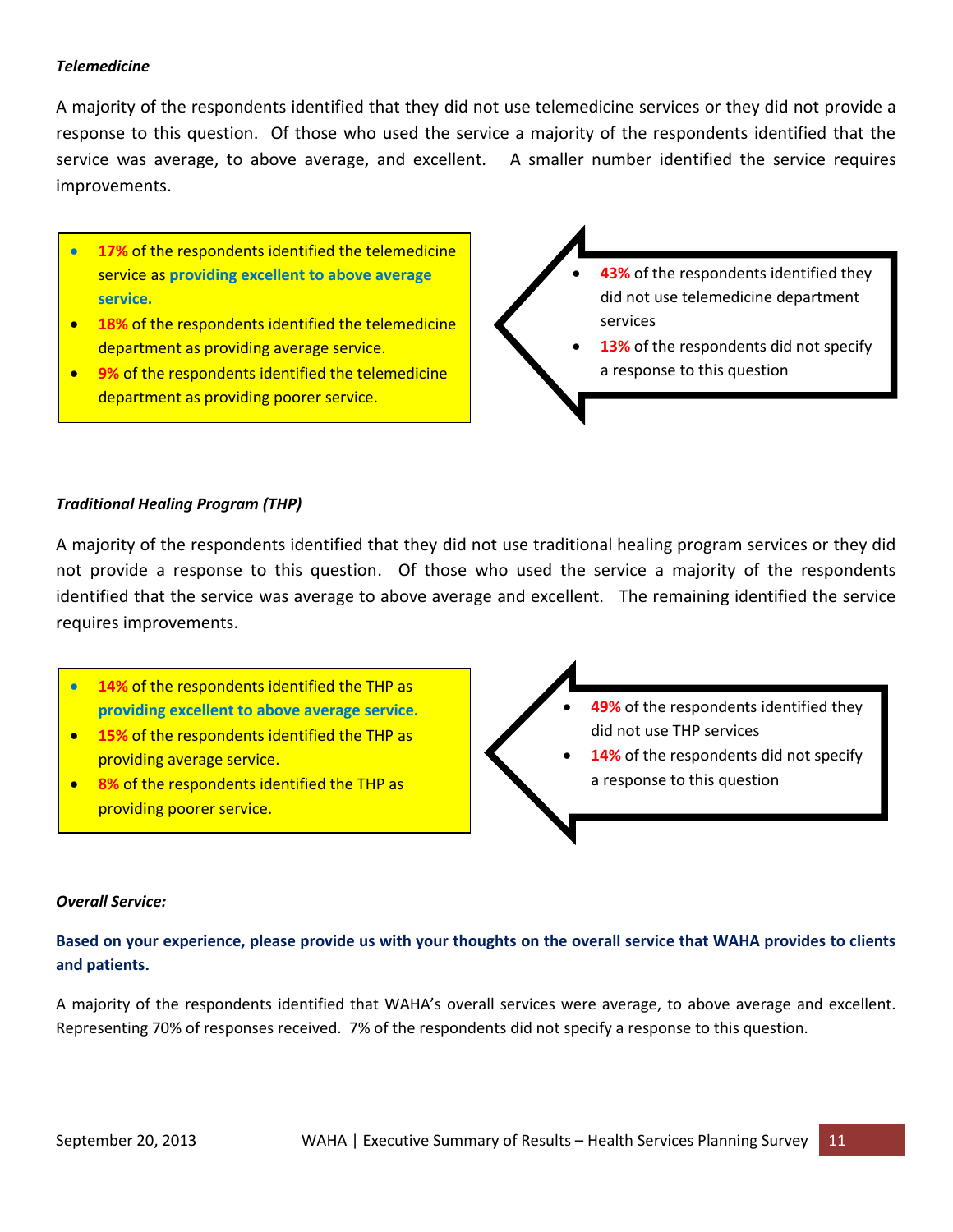

- Overall 30% of the respondents stated that they felt WAHA provided excellent to above average service (100 respondents)
- 40% of the respondents stated that they felt WAHA provided average service (133 respondents)
- 23% of the respondents stated that they felt WAHA provided poor service (76 respondents)
- 7% of the respondents did not specify a response to this question (25 respondents)

#### *Quality Care:*

#### **In your opinion, does WAHA provide quality care?**



- 48% of the respondents stated "yes" that they felt WAHA provided quality care (159 respondents)
- 34% of the respondents stated "no" they did not feel that WAHA provided quality care (113 respondents)
- 18% of the respondents did not specify a response to this question (62 respondents)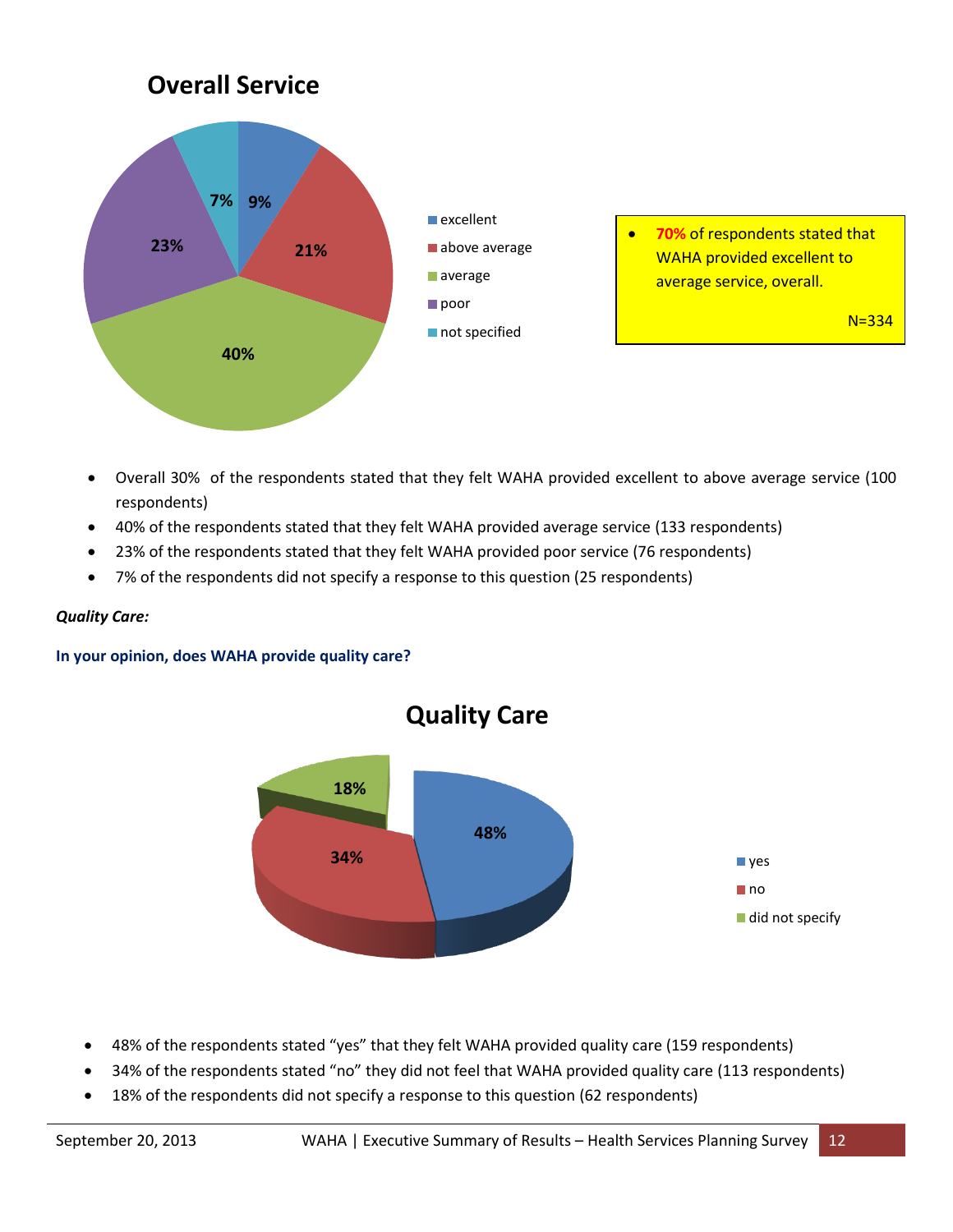#### *Health Service Availability:*

#### **Are there health services that you or your family need that are not available in your community?**

- 59% of the respondents stated "yes" there are health services that are not available in their community (198 respondents)
- 26% of the respondents stated "no" to this question (86 respondents)
- 15% of the respondents did not specify a response to this question (50 respondents)

#### *Regional Hospital Location:*

#### **Where do you think the new regional hospital should be built?**



- 302 respondents, of the 334 questionnaires received, responded to this question:
- 60% of the respondents identified the Town of Moosonee for the location of the new regional hospital (180 respondents)
- 22.5 % of the respondents identified Moose Factory for the location of the new regional hospital
- 11.5% of the respondents identified Kashechewan for the location of the new regional hospital
- 3% of the respondents identified Fort Albany for the location of the new regional hospital
- 2% of the respondents identified Attawapiskat for the location of the new regional hospital
- 1% of the respondents identified Peawanuck for the location of the new regional hospital
- 10% of the total respondents did not specify a response to this question

The overwhelming majority of respondents, which was consistent with the feedback received at the Community Consultation sessions, clearly indicated the new health care campus must be on the mainland and specifically in Moosonee with its air and rail transportation links.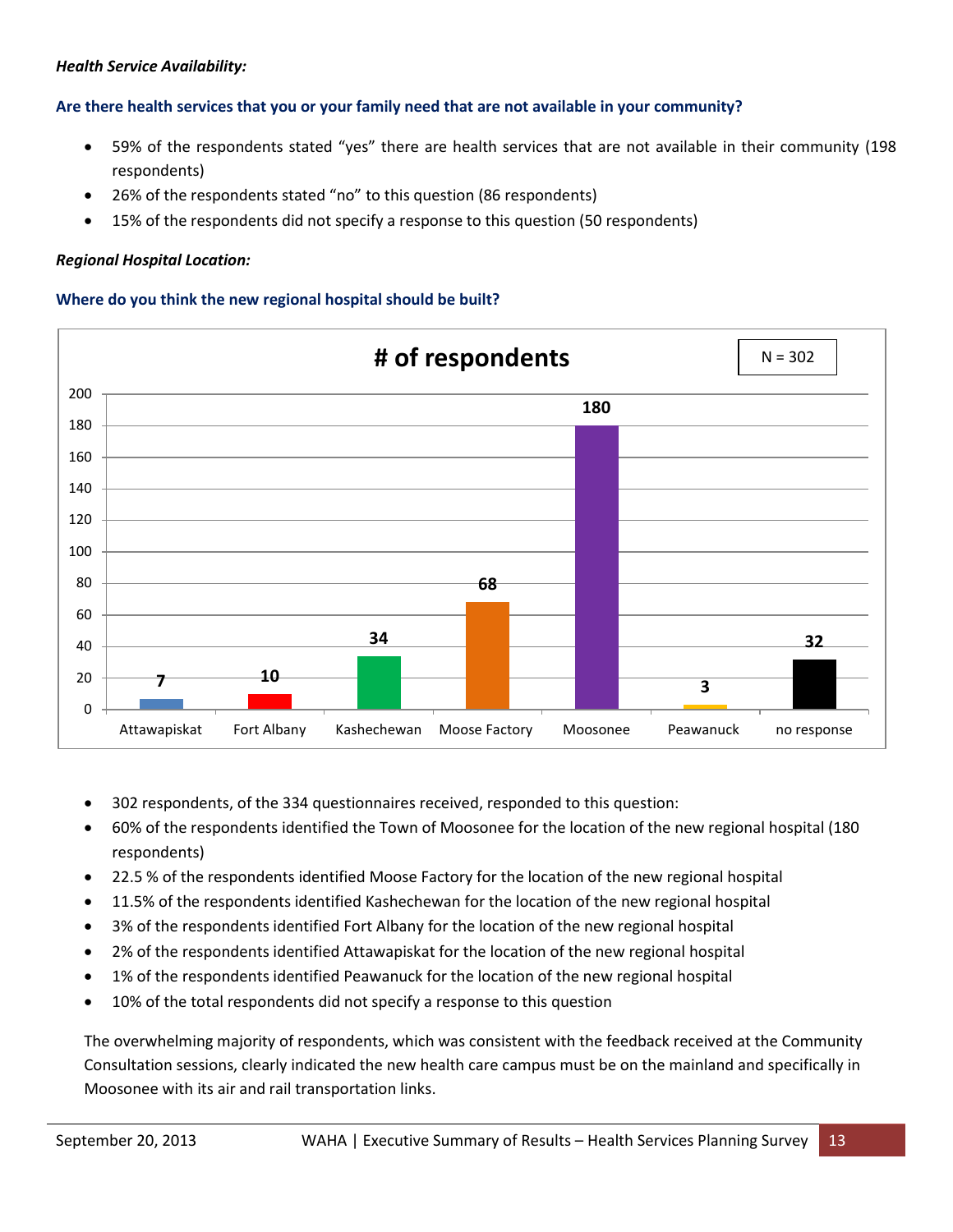# **Discussion**

## **Upon review of the written comments received and the discussions at the Consultation Sessions, several themes emerged. Highlighted below is a summary of issues presented and discussed.**

## **Transportation**

 Appointment bookings and travel coordination through non-insured health benefits is an on-going concern. Patients require more notification of appointment bookings and travel logistics.

## Customer Service – Medical Travel and Family Practice Unit

- WAHA needs to work on customer service relations with the NIHB staff in order to improve relations with patients.
- WAHA staff needs to return messages in a more timely fashion. Community members prefer speaking to an individual rather than an automated phone system.
- Patients have difficulty booking appointments and receiving follow up phone calls for confirmation of scheduled appointments.

## **Dentistry**

 Consistency in dental clinics required. It is difficult to get access to appointments in a timely fashion. Outreach to coastal sites needs to increase for dental services, especially for children.

#### Mental Health

- Mental health workers need to be in each of the communities.
- Better treatment programs are required.
- Services to respond to a crisis need to be enhanced.
- Psychiatry services need to be consistent for the whole region.

## Infection Control

Cleanliness of the facilities needs to be maintained.

## Cultural Awareness and Sensitivity

- Front line workers need to be open to listening and working with the patient to identify the problem area. Patients cannot feel like they are rushed.
- Cultural sensitivity and awareness training is important for front line providers.

#### Communications

WAHA needs to do more promotional outreach and communications with community members.

#### Emergency Department

Triage services required in emergency department.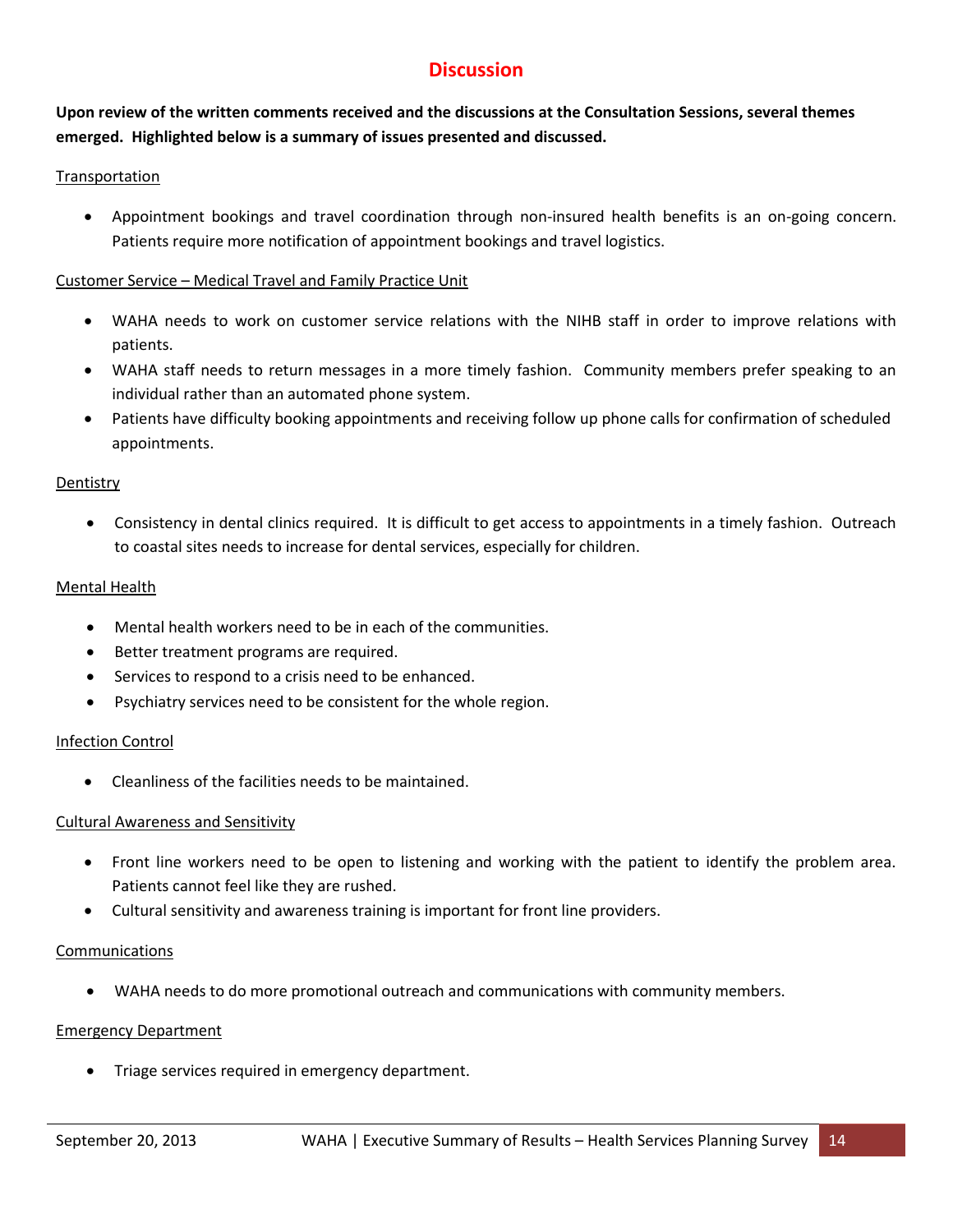#### Human Resources and Qualified Personnel

- Medical Doctors or Nurse Practitioners should be in each of the communities to help aid with continuity of care.
- Doctors need to listen more to patient concerns and conduct follow-up/referrals to other health care professionals, rather than sending patients' home sick.
- Lack of experienced workers especially in the coastal sites. Large turnovers thereby decreasing the continuity of care.
- High staff turnovers
- Too many locum doctors patients are falling through the cracks continuity of care.
- WAHA should be placing new graduates and new workers with seasoned, experienced nurses (mentoring).
- Recruitment and retention strategies are required to maintain qualified staff.

#### Accessibility

Facilities need to be accessible. Accessible vans, boats, planes and docks are required to ensure patient safety.

#### Volunteers

Creation of a volunteer base would be helpful for patients and staff.

#### Status vs. Non-Status Individuals

Access to service is perceived as different.

## *Health Service Availability: are there health services that you or your family need that are not available in your community?*

The services that community members felt that they did not have adequate access to were are as follows:

- Optometry
- Chiropractor
- Eating disorder treatment
- Full-time ultrasound, x-ray, MRI and CT Scan services
- 24 hr. Walk-in clinic
- Massage therapy
- Cree language translators and medical interpreters (24/7 access)
- Speech therapy
- Year round access to dentistry in all communities (daily)
- Physiotherapy in each community
- Long-term care facility
- Chiropody
- Allergy testing
- Public health (prevention and promotion)
- Gerontology services
- Dermatology
- Cancer treatment services fully staffed unit
- Pediatric services